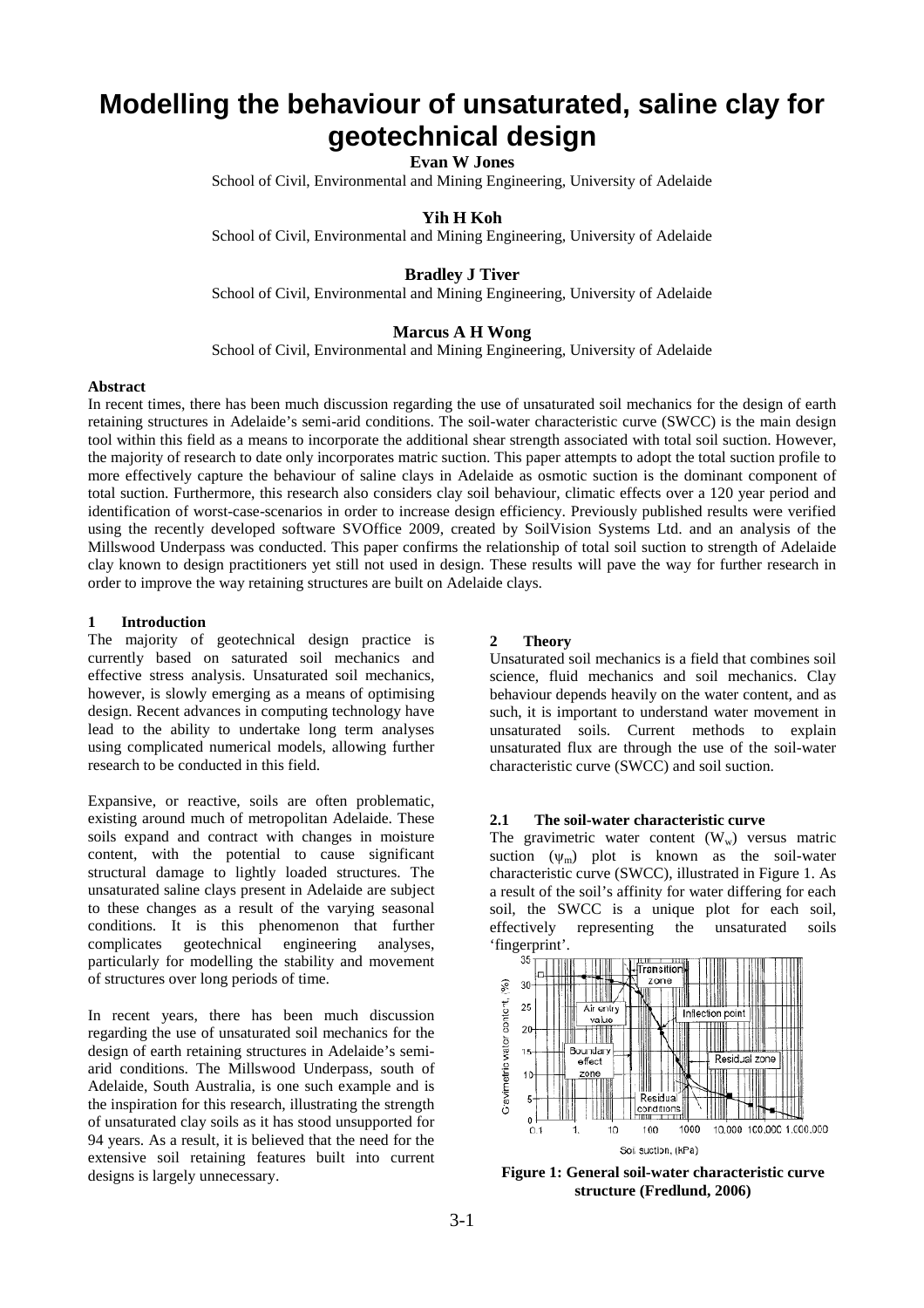A semi-empirical approach to fitting the SWCC incorporating the shape and pore-size distribution was proposed by Fredlund and Xing (1994), Eq. 1. Soil behaviour parameters  $a_f$ ,  $n_f$  and  $m_f$  relate to the air entry value, the rate of water extraction once the air entry value has been exceeded, and the residual water content, respectively. A correction factor,  $C(\psi)$ , Eq. 2, with parameter h<sub>r</sub>, which represents the suction at which residual water content occurs, forces the gravimetric water content to zero at the maximum soil suction limit of 1,000,000 kPa (Leong and Rahardjo, 1997). This correction makes Eq. 1 more theoretically sound compared to its predecessors as suction values are unable to exceed 1,000,000 kPa according to thermodynamics.

The challenge is to adopt total suction rather than matric suction as used in Eq. 1 to more effectively capture the behaviour of saline clays in Adelaide, as osmotic suction represents approximately 80-90% of total suction (Peter, 1979).

$$
W_w = C(\Psi) \left[ \frac{1}{\left[ ln \left[ exp(1) + \left( \frac{\Psi}{a_f} \right)^{n_f} \right] \right]^{m_f}} \right] W_s \qquad [1]
$$

 $ln(1+\frac{10^6}{hx})$  $h_T$ 

[2]

Where:  $C(\psi) = \left| 1 - \frac{\ln(1 + \frac{\psi}{h_r})}{\ln(1 + \frac{10^{6\gamma}}{h_r})} \right|$ 

#### **2.2 Slope stability in unsaturated soil**

Slope stability analysis is an evaluation of risk, represented as a factor of safety against failure. In unsaturated soil, additional shear strength is gained through soil suction. Fredlund et al. (1978) proposed the following equation, Eq. 3, defining shear strength in terms of effective stress with an additional contribution by matric suction.

$$
\tau = c' + \sigma' \tan\varphi' + \psi_m \tan\varphi^b
$$
 [3]

 $\tau$ =total shear strength (kPa); c'=effective cohesion (kPa);  $\sigma'$ =net normal stress minus the pore air pressure,  $(\sigma_n-u_a)$  (kPa);  $\varphi'$ =effective friction angle (°);  $\Psi_m$ =measured matric suction (kPa); and  $\varphi^b$ =contribution of matric suction to shear strength (°).

Adopting total suction in this instance also requires a new equation to be defined, Eq. 4.

$$
\tau = c' + \sigma' \tan\varphi' + \psi_t \tan\varphi^{bt}
$$
 [4]

 $\psi_t$ =measured total suction (kPa); and  $\varphi^{bt}$ =contribution of total suction to shear strength (°).

There are many available methods for analysing slope stability. The method used in this research is the Morgenstern-Price method. This method satisfies both moment equilibrium and horizontal force equilibrium for the sliding mass. The interslice forces were improved to be functions such as half-sine or trapezoid functions. The solution involves an integration method based on the Newton-Raphson technique (Feng, 2008).

#### **3 Methodology of research**

The two computer programs made available for the purpose of this research were SVFlux and SVSlope, part of the SoilVision Systems Ltd. software package SVOffice 2009. These two programs were capable of bridging the gap between saturated and unsaturated soil mechanics; an area that had not been previously accomplished.

The methodology adopted for this research sequentially increased in complexity required to achieve the final results. The outputs from SVOffice 2009 were verified against literature published by Xiong (2007) and Ward (2009) and the Morgenstern-Price method was definitively chosen from a choice among multiple solution methods.

#### **3.1 Formation of climatic and soil parameters**

Until recently, the ability to incorporate long periods of climate data into transient numerical analysis has been unfeasible, due to software limitations and computational capabilities. As climatic influences were seen as an imperative factor in modelling unsaturated slope stability, they could no longer be over looked. As such, initial stages of this research involved deaggregating the last 120 years of climate data for Adelaide, courtesy of the Bureau of Meteorology of Australia. A number of steps were required in the reduction of the climate data before it could be used effectively. A balance between rainfall and potential evaporation was calculated to determine if the soil would be wetting or drying, this was used for determining the time steps for SVFlux inputs. This reduced the number of time steps from 1440 to 320 to increase the efficiency of the modelling.

A fundamental difference between this and previous research is the use of total suction, rather than matric suction, for the analysis of slope stability. As such, there was very little data available for the formation of total suction SWCCs for saline clays. It was therefore determined that developing a new method to estimate an SWCC was the optimal way of proceeding with this research, as the resources and time for laboratory testing was not a feasible option. What was available was a known total suction profile and climate records for Adelaide, a saturated volumetric water content (VWC) estimate for Keswick Clay, and the software SVFlux. A minimum of 15 data points were used to estimate a total suction SWCC whereby a Fredlund and Xing (1994) fit was applied. This soil was then tested in a 9m deep, 6m wide soil profile with a climate boundary along the surface and the numerical model was run for a period of 30 years. The moisture flux and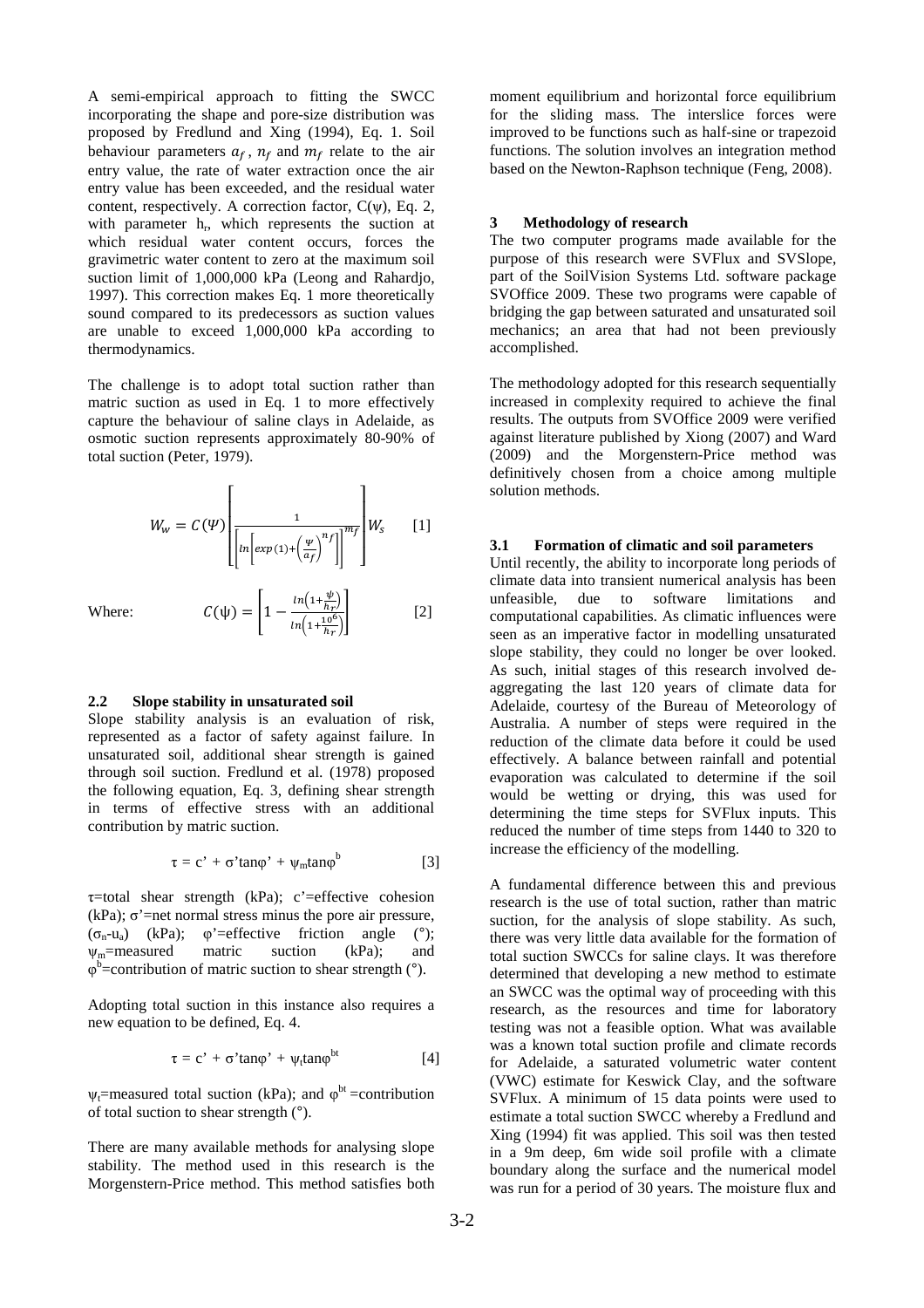porewater pressures were then monitored and modifications made to the soil until a suction range, depth of influence and equilibrium pressure were matched to the design profile. Minor modifications were made to the hydraulic conductivity function for the soil to 'fine tune' the soil behaviour parameters. The result of this procedure is a new method for determining the SWCC using numerical techniques and a theoretical soil representing Keswick Clay for research purposes.

#### **3.2 The response of Keswick Clay to the addition of water**

The aim of this research was to better understand the response of unsaturated clay upon the addition of water and how this relates to a slopes factor of safety. The effect of three distinct moisture sources were examined;

- The presence of a groundwater table;
- The event of a flood; and
- Impacts due to leaking services.

It is well understood that all of these influence the factor of safety, yet is only now that the computational ability to perform the necessary calculations is emerging.

The presence of a groundwater table is a common occurrence in many design situations where excavations are involved. This investigation was aimed at determining the depth at which a groundwater table affects a slopes stability and whether having impermeable barriers helps to increase the factor of safety. In Adelaide there are two common groundwater table depths, 8m and 15m. Two other scenarios were also considered where the groundwater table is at the toe of the slope and a non-existent groundwater table. These groundwater table depths were then conducted on three different slope exposures as seen in Figure 2 using the slope geometry of Millswood Underpass.



**Figure 2: Different slope exposures investigation** 

A major concern in adopting unsaturated soil mechanics into geotechnical design are the unknown effects of extreme events such as flooding, leaking or burst services. Of great importance is knowing the duration of time that such events require to cause failure.

Flooding was investigated using an unprotected slope based upon the geometry of Millswood Underpass. Initially, models were run without the incorporation of climatic data. The flood was represented using a head expression formed through the use of logic expressions, represented in Figure 3. This allowed for the soil to reach equilibrium prior to the flood being initiated, upon which the slope remained flooded until the factor of safety stabilised. The flood then subsided allowing the factor of safety to return and the recovery period determined.



**Figure 3: Flooding function used in SVFlux** 

This process was run at flood levels ranging between zero and 2m at 0.25m intervals, as well as at 5.75m (the height of Millswood Underpass). Further modelling was then done incorporating the effects of climate over a 50 year duration, with the flood being initiated during the wettest period to model the potential impacts given more realistic conditions.

The aim of modelling a leaking service was to assess the effect of a ruptured water source beneath the surface on the profile. Major issues arise from leaking services as the problem can exist unnoticed for extended periods of time and therefore it is essential to assess its effect on a soil profile and understand the response to the additional moisture. The modelling technique adopted for this scenario involved positioning a 'source' at a depth of 2.75m below the ground surface and a distance of 6.00m from the face of the slope. The flow rate for the leaking service was 8.64m<sup>3</sup> /day, whereas for the burst pipe this was increased to  $172.8 \text{m}^3/\text{day}$ . Upon initiating the onset of the leaking service it was allowed to continue for the duration of the model, while the burst pipe was allowed to run for five days. These time periods allowed for the inclusion of moisture to cause the maximum damage to the slope.

It should also be noted that many problems arose during the use of SVFlux and SVSlope. Using such advanced software with its ability to incorporate such a detailed field as unsaturated soil mechanics, meant that some programming errors halted our progress at various stages. Regular contact was required with the staff at SoilVision Systems Ltd. and together these problems were resolved.

## **3.3 Assumptions made for modelling purposes**

The assumptions made in this research are a homogenous soil profile, with no structural defects such as slickensides and perched water tables. There was also no consideration of loading conditions.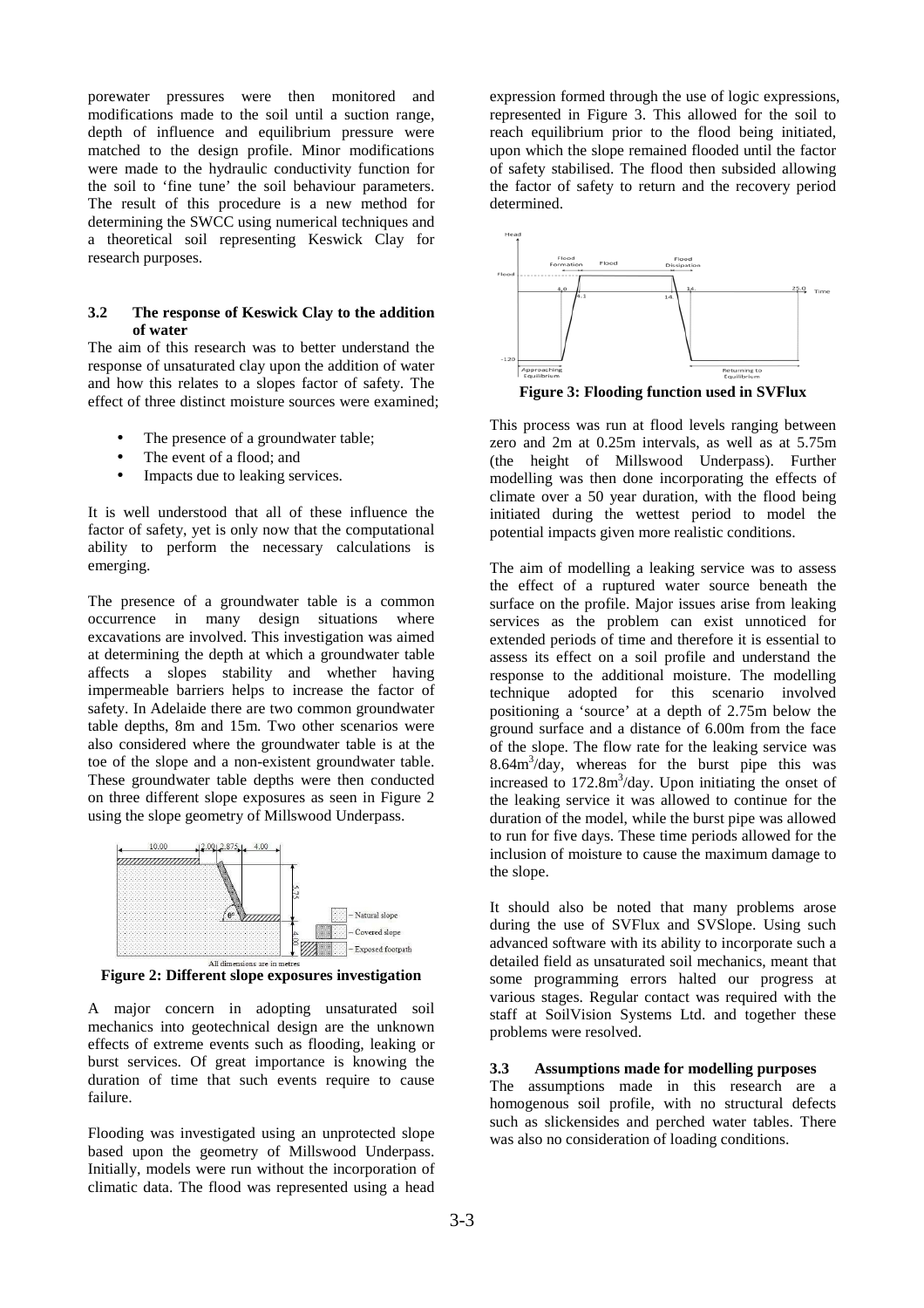### **4 Results and discussion**

The results produced in our research showcase the potential that emerging, sophisticated software packages have on geotechnical engineering, research and design. The ability to incorporate climatic influences and moisture flux permitted the formation of a new SWCC estimation technique as well as monitoring the effects that groundwater tables, flooding and leaking services have on the stability of a slope.

### **4.1 Results from a numerical technique to determine an SWCC for Keswick Clay**

The ability to use climate data as a means to estimate an SWCC is an approach only made available through the computational power of software such as SVFlux. This method replaces the requirements of arduous, expensive laboratory testing for first approximation during a design process. The final curve fitted for the approximation of Keswick Clay is shown in Figure 4.



**Figure 4: Keswick Clay SWCC showing data points and fitted Fredlund and Xing (1994) equation**

Figure 5 shows a number of suction profiles from the transient analysis run over 30 years using the soil-water characteristic curve described above. The result of running the model for 30 years at 0.2 year increments is a suction range between 400 kPa and 3000 kPa at the surface. This variation does not quite capture the range of suction experienced in Adelaide but the range of results for the intermediate years is weighted to the lower side of the equilibrium state experienced in Adelaide. The result of this is that the additional shear strength as a result of soil suction is conservative, therefore not overestimating the factor of safety of slopes using this soil.

The flux profiles suggest that at 4m below the surface there is a fluctuation of  $\pm 200$  kPa from the design profile, however, beyond 6m the suction remains constant at *pF* 4.2. However, this has never been proven and is based upon field observations. This minimal variation is further validation that the data adopted for use in this research is representative of Keswick Clay.



**Figure 5: Changing suction profiles showing the depth of influence for Keswick Clay SWCC** 

#### **4.2 The effects a groundwater table has on slope stability**

The investigation into groundwater table effects on slope stability uncovered a number of trends relevant to geotechnical design. It was found, although quite intuitive, that for a given groundwater table the factor safety increases as the degree of exposure decreases, seen in Figure 6. However, it was the rate of change and the explanation that is of use in design practice. It was found that when a groundwater table is within 8m of the surface, the moisture in the soil profile is dominated by moisture originating from the groundwater table. Therefore, the inclusions of moisture barriers, under these circumstances, do not cause any significant increase in the factor of safety of a slope and the use conventional design techniques are recommended. On the other hand, when a groundwater table is beyond 8m of the surface, the moisture in the soil profile is dominated by climatically induced moisture. Under these circumstances the prevention of water into the profile significantly increases the stability of the slope and construction methods can be modified to incorporate the additional strength.



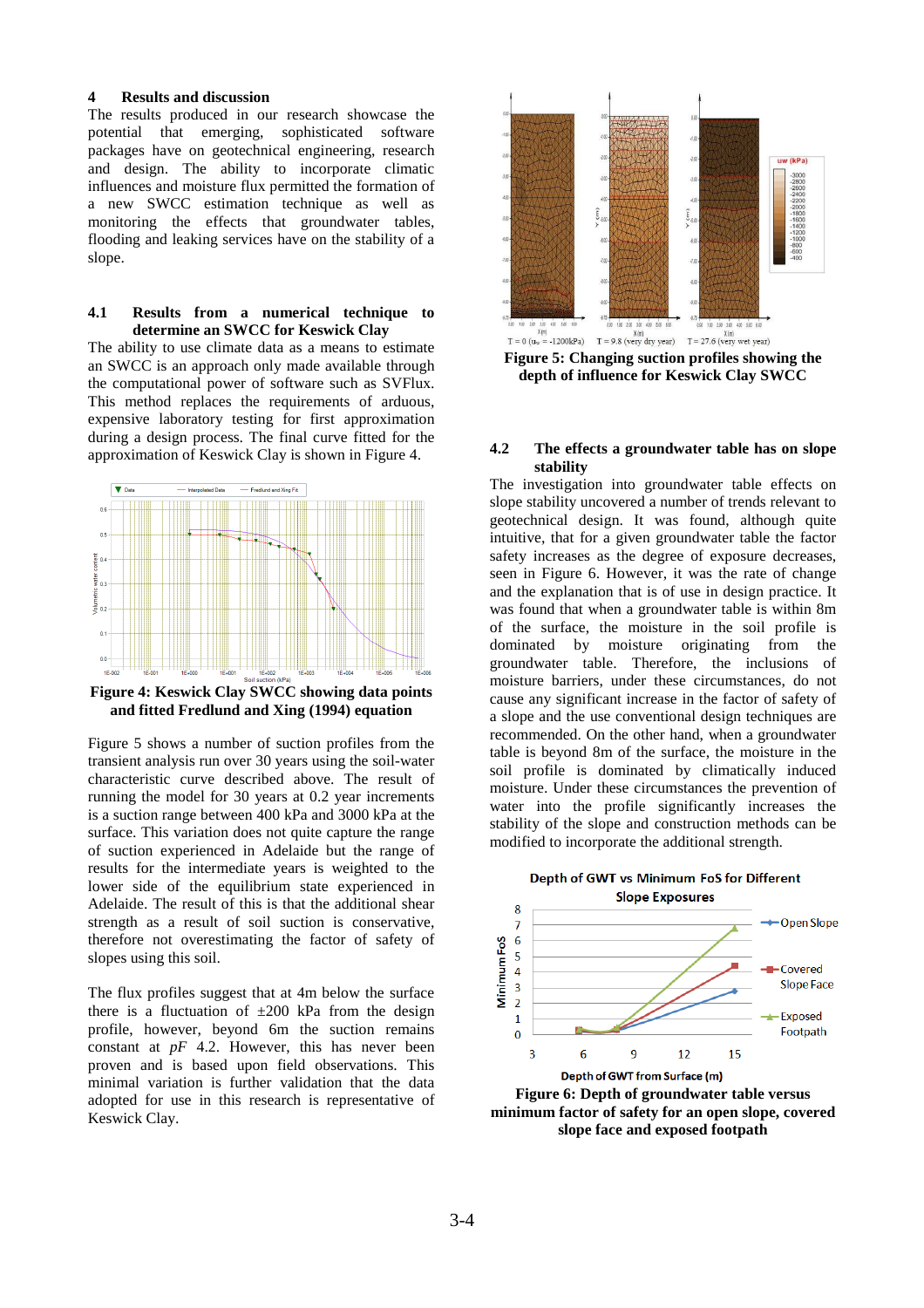### **4.3 Flooding effects**

The results of the impacts of flooding detailed the duration required for an open slope to reach, and return from, a minimum factor of safety, as well as stability reduction. These were calculated from the factor or safety versus time plots such as in Figure 7. In general, it was found that a slope's factor of safety would continue to reduce for a period of 4.5 years, however over half of the reduction was lost in the first time period of 0.2 years. The recovery period for all flood heights exceeded the reduction duration by approximately one year.



**Figure 7: Change in factor of safety over 25 years for a flood condition at Millswood Underpass for a 0.25m flood** 

The complexity of the model was increased by the incorporation of climate data along the exposed boundaries rather than a constant head of -120m. This allowed the soil profile to undergo seasonal variation. In the previous scenario, the influence due to the flood was not enough to cause failure, however with the incorporation of climate the results were notably different, seen in Figure 8.



**for a 0.25m flood incorporating climatic data** 

It was found that floods exceeding 1.00m in depth had the potential to cause failure, with floods exceeding 1.50m causing extreme risk. The method of failure involved the top of the slope 'crumbling' rather than a mass movement of the slope as seen in the previous investigation. This can be seen as evidence that for an accurate analysis of slope stability under flooded conditions, incorporating both the influence of the flood as well as seasonal variations is required.

## **4.4 Leaking services**

The first analysis for a leaking service examined the effect of a slow leaking pipe. As can be seen in Figure 9, despite the constant influx of water inside the soil profile, the factor of safety never falls below 1.70, reaching a steady state after 120 days. This demonstrates the high strength nature of Keswick Clay, and the large window of opportunity for maintenance of the pipe. This also indicates that even if a leaking service remains undetected for a long period of time, there would be little adverse effects.



**Figure 9: Change in factor of safety for a slow leaking service over 250 days** 

The explanation for this is that for a small, consistent flow rate, the porewater pressure reaches steady state before a critical saturation level is reached. However, since the program available could not analyse volume change, erosion surrounding the location of the leak was not assessed. This phenomenon will occur in the field so, in reality, if the leak continues unnoticed this situation will eventually lead to a burst pipe situation and this is discussed below. Furthermore, it is important to note that these results were for constant equilibrium environmental conditions; hence fluctuations in moisture flux within the soil as a result of climatic conditions were not assessed. These fluctuations would likely affect the factor of safety on an open slope. For example, if the leak occurred in summer, the factor of safety would increase, and more importantly, when assessing slope stability, a decrease would occur for a leak in winter.

The second analysis investigated the effect of a ruptured water main and a much different result was obtained. As can be seen in Figure 10, when the pipe bursts on day 30, a steep decline in the factor of safety occurs that coincides with a steep increase in the porewater pressures in the soil.